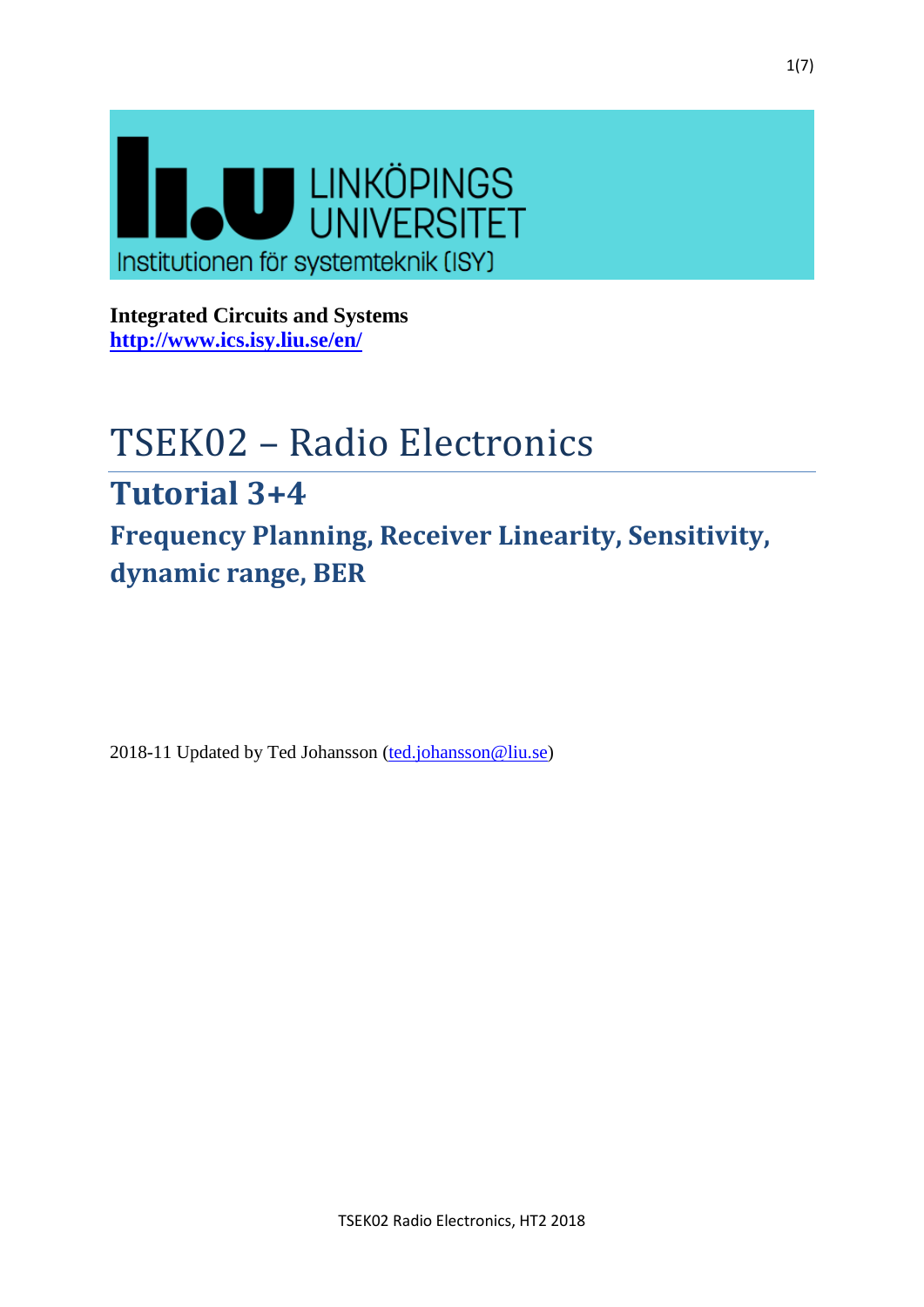# **Part A – Receiver Frequency Planning**

3.1 A double-sideband signal of the form  $v_{RF}(t) = V_{RF} [\cos(\omega_{LO} - \omega_{IF})t + \cos(\omega_{LO} + \omega_{IF})t]$  is applied to a mixer with an LO (local oscillator) voltage given by  $V_{LO}\cos\omega_{LO}t$ . Derive the output of the mixer after low pass filtering.

Answer: Both the sidebands mix to the same frequency.

3.2 Recommend design parameters for an AM standard broadcast receiver that is to operate with an IF frequency  $f_{IF}$  of 455 kHz:

a. Calculate the required LO frequency  $f_{LO}$  when the receiver is tuned to a carrier frequency  $f_C = 540$ kHz, assuming that the frequency of the LO is above the frequency of the received signal.

b. Calculate the required LO frequency  $f_{\text{LO}}$  when the receiver is tuned to carrier frequency  $f_C = 540 \text{ kHz}$ , assuming that the frequency of the LO is below the frequency of the received signal.

NB. In "Lab 2 measurements", you will measure this on such an AM reciever.

Answer: (a)  $f_{LO} = 995$  kHz, (b)  $f_{LO} = 85$ kHz.

3.3 An RF input signal at 600 MHz is down-converted with a mixer to an IF frequency of 80 MHz. What are the two possible LO frequencies and the corresponding image frequencies?

Answer:  $f_{\text{LO1}}$  = 680 MHz,  $f_{\text{IM1}}$  = 760 MHz,  $f_{\text{LO2}}$  = 520 MHz,  $f_{\text{IM2}}$  = 440 MHz.

3.4 A radio receiver is tuned to receive a signal at 880 MHz. It uses an IF frequency of 88 MHz. What is the frequency of the image frequency that could be received by this system?

Answer**:** f<sub>IM1</sub>= 704 MHz, f<sub>IM2</sub>=1056 MHz.

3.5 A multi-user radio system uses three possible channel frequencies of 900 MHz, 910 MHz, and 920 MHz. The channel bandwidth is 1 MHz and the receiver IF frequency is 10 MHz. Assuming the receiver input is band-pass filtered between from 899.5 MHz to 920.5 MHz, will the receiver pick up any image frequencies?

Answer**:** Yes, for the 900 MHz channel with lower sideband mixing and 920 MHz channel with upper sideband mixing results in images within the channel.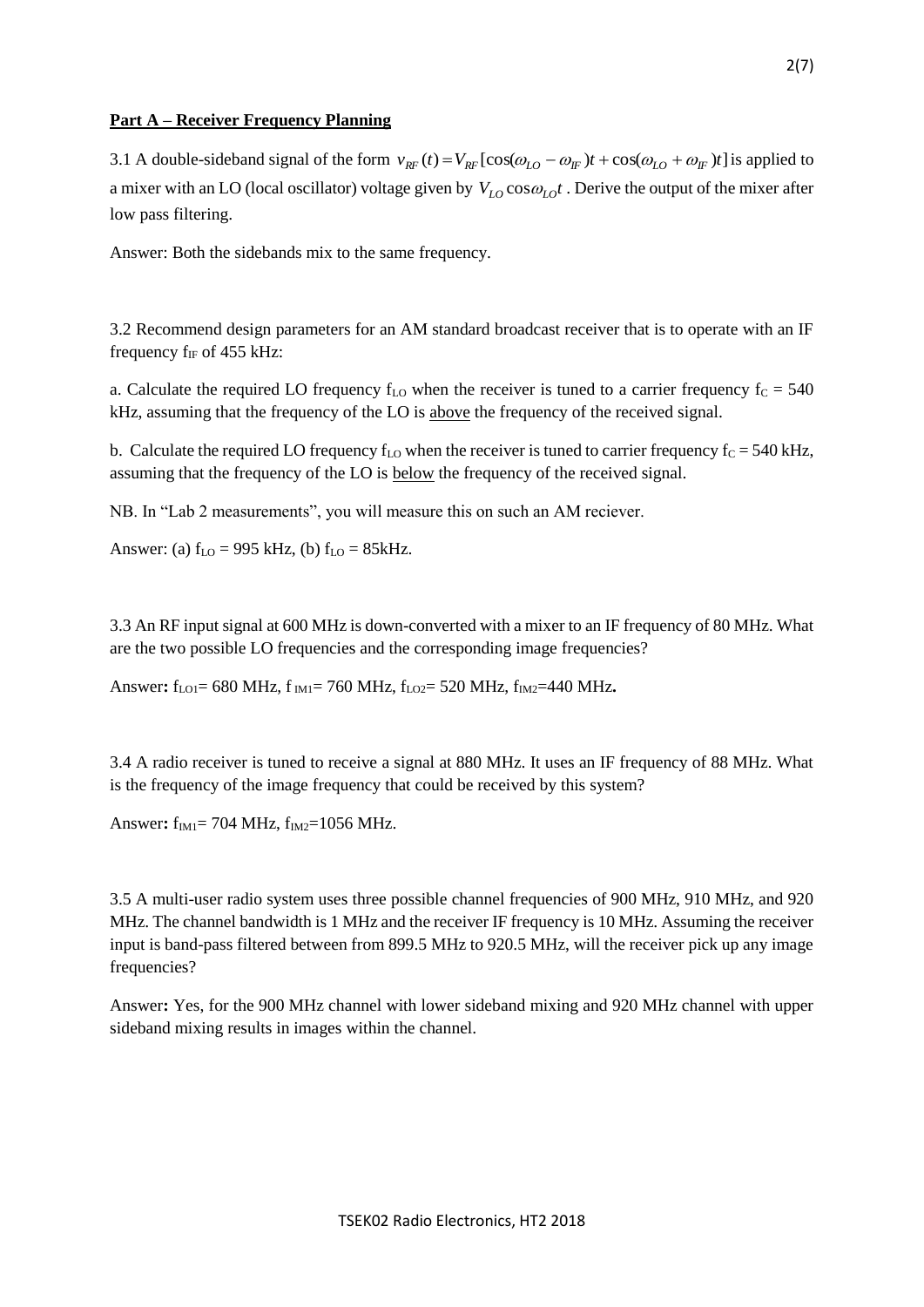# **Part B – Receiver Linearity**

3.6 Consider the receiver frontend block diagram shown below, with the given parameters for each component. The P1-dB compression points (P1) and the third-order intercept points (P3) are referred to the output of the amplifiers, while for the mixer these quantities are referred to the input.

a) Determine the noise figure of the receiver.

If the required output SNR is 12 dB, find b) the receiver sensitivity and c) the minimum detectable voltage signal, assuming an IF bandwidth of 50 kHz and a receiver impedance of 50  $Ω$ .

d) If two signal power levels of -90 dBm and -30 dBm are used, are P1 and P3 exceeded for any of the component?



Answer: a) Total NF = 11.8 dB, b) minimum detectable signal:  $2.2\mu V_p$ , c) sensitivity: -103.2 dBm, d) No.

3.7 Consider the IS-54 receiver shown in the figure below.

a) calculate the gain, noise figure, and the third order intercept progressively through the system.

b) A new receiver configuration is now created by moving LNA-2 to a position directly after LNA-1. Compare the performance of this new configuration relative to the original configuration.

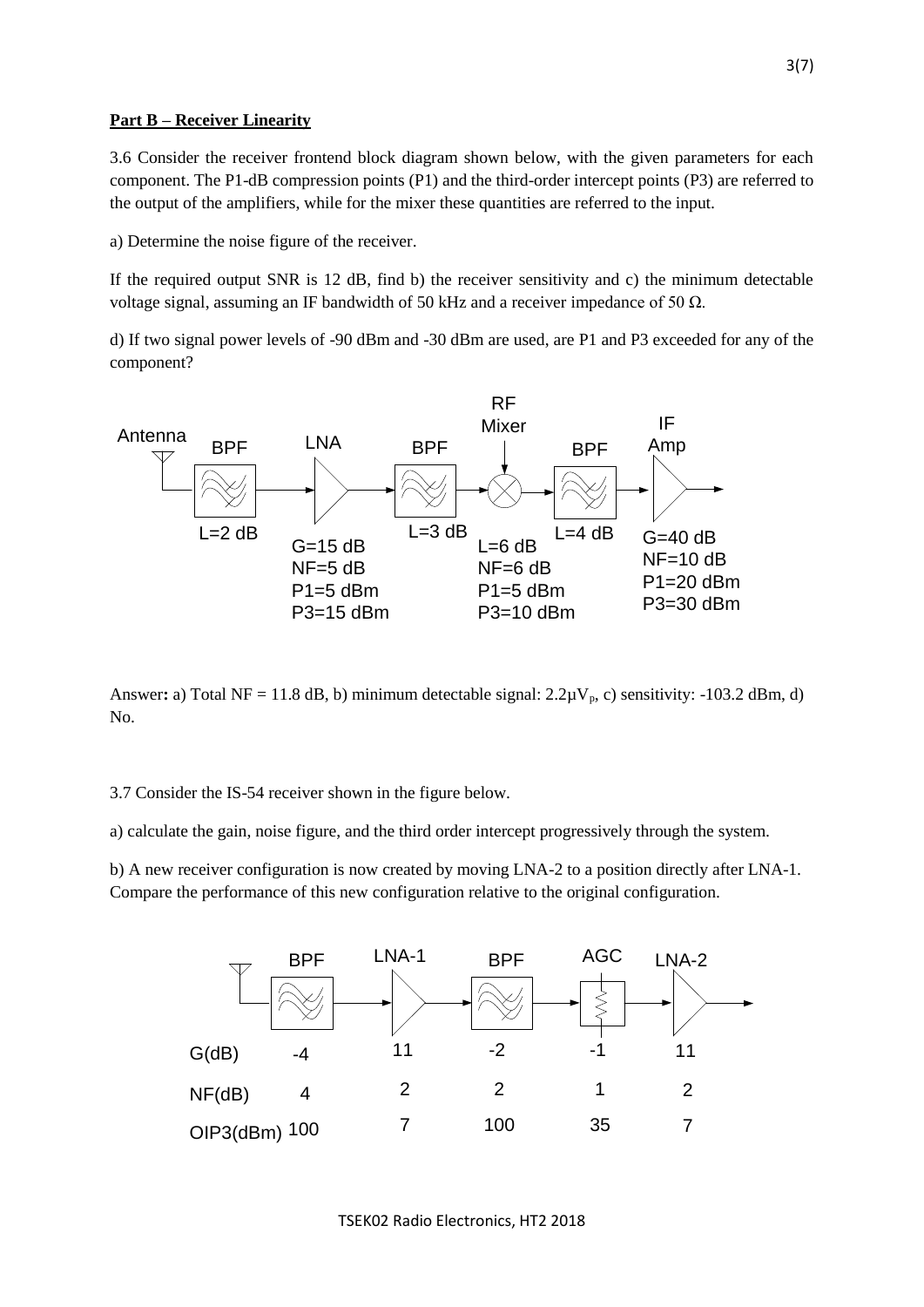# Answer**:** a) Total G = 15 dB, NF = 6.4 dB, OIP3 = 6.36 dBm. b) Total G =15 dB, NF = 6.1 dB, OIP3 = 3.7 dBm.

You can see a NF versus OIP3 trade-off in the two configurations and the effect of G on NF and OIP3.

3.8 Calculate the gain, noise figure and the third order intercept point for a 38 GHz receiver shown below.



Answer**:** G **=** 21 dB, NF = 4.6 dB, OIP3 = 15.5 dBm.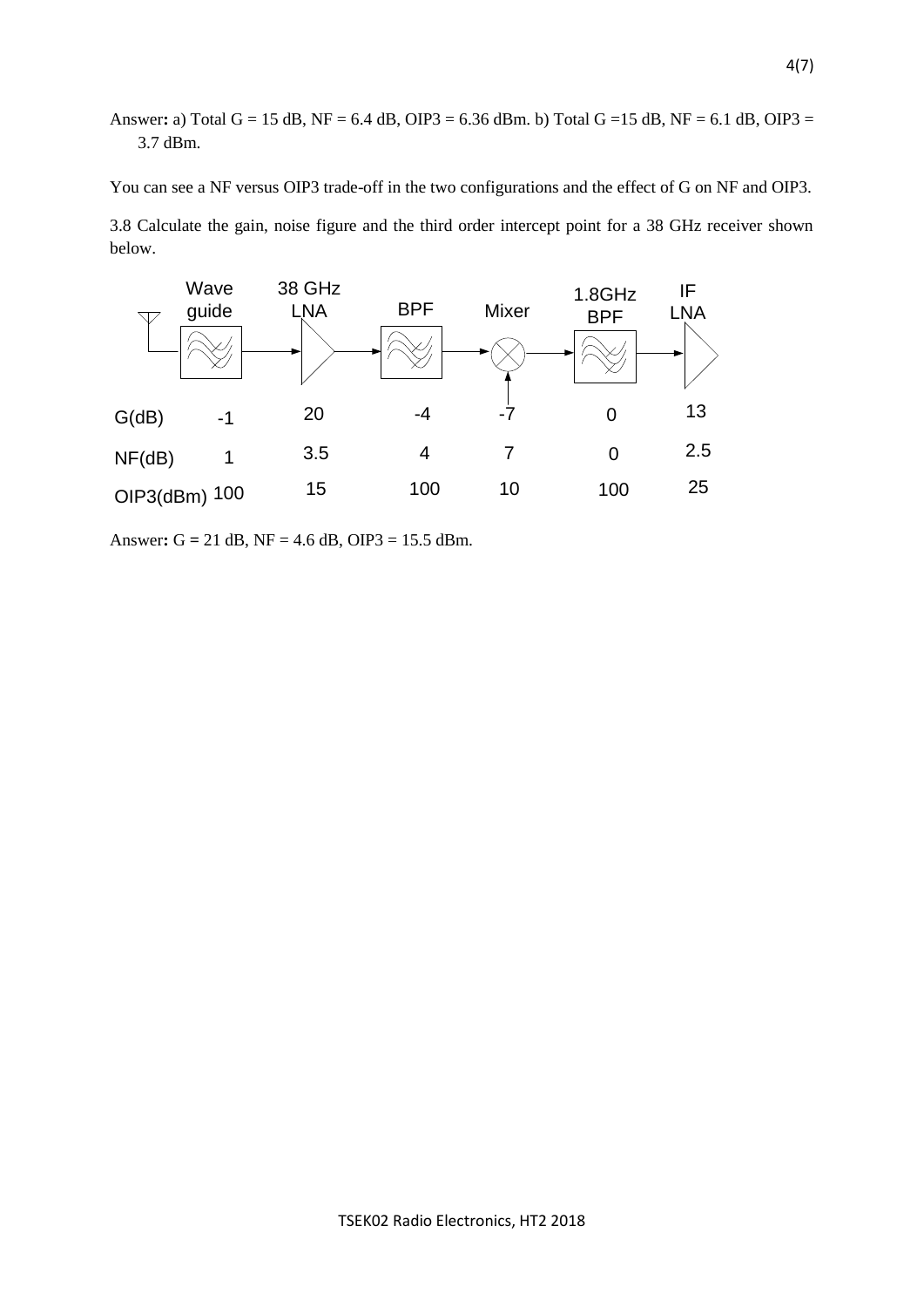# **Part C – Sensitivity, dynamic range, BER**

3.9 A receiver has a noise figure of 6 dB, a 1 dB compression point of 21 dBm (referenced to output), a gain of 30 dB, and a third order intercept point of 33 dBm (referenced to output). If the desired output SNR is 8 dB, find the linear and spurious free dynamic ranges of the subsystem. Assume a system bandwidth of 20 MHz. Assume that the input noise is thermal and a temperature of 27 °C.

Answer**:** Dynamic Range Linear = 78 dB, SFDR = 57.3 dB.

3.10 A cell phone receiver operates at room temperature ( $T = 20$  °C) and has the following specifications: noise figure  $NF = 20$  dB, bandwidth  $B = 1$  MHz, signal-to-noise-ratio  $SNR = 0$  dB. Also, the non-linearity of the receiver circuit can be described by the following output signal *y(x)* function:  $y(x) = 2x - 0.267x^3$ . The input signal is  $x = 0.1$  sin  $\omega t$  V

Calculate:

- a. the 1 dB compression point.
- b. the input intercept point IIP3.
- c. receiver sensitivity.
- d. dynamic range.

Answers: a. 10 dBm (input-referred), b. 20 dBm, c. -94 dBm (using T=27 °C), d. 104.4 dBm.

3.11 A transceiver is designed for the following system characteristics: Access method is half duplex (TDD). Modulation is QPSK with raised cosine shaping, roll-off factor = 0.3. Channel BW=1.6 MHz. Data rate = 1200 kb/s. BER <1E-5@sensitity of -96 dBm.

What is the maximum acceptable noise figure for the reciever (called "reference noise figure")?

The relation between BER and SBR is given below.



Answer: 7.2 dB.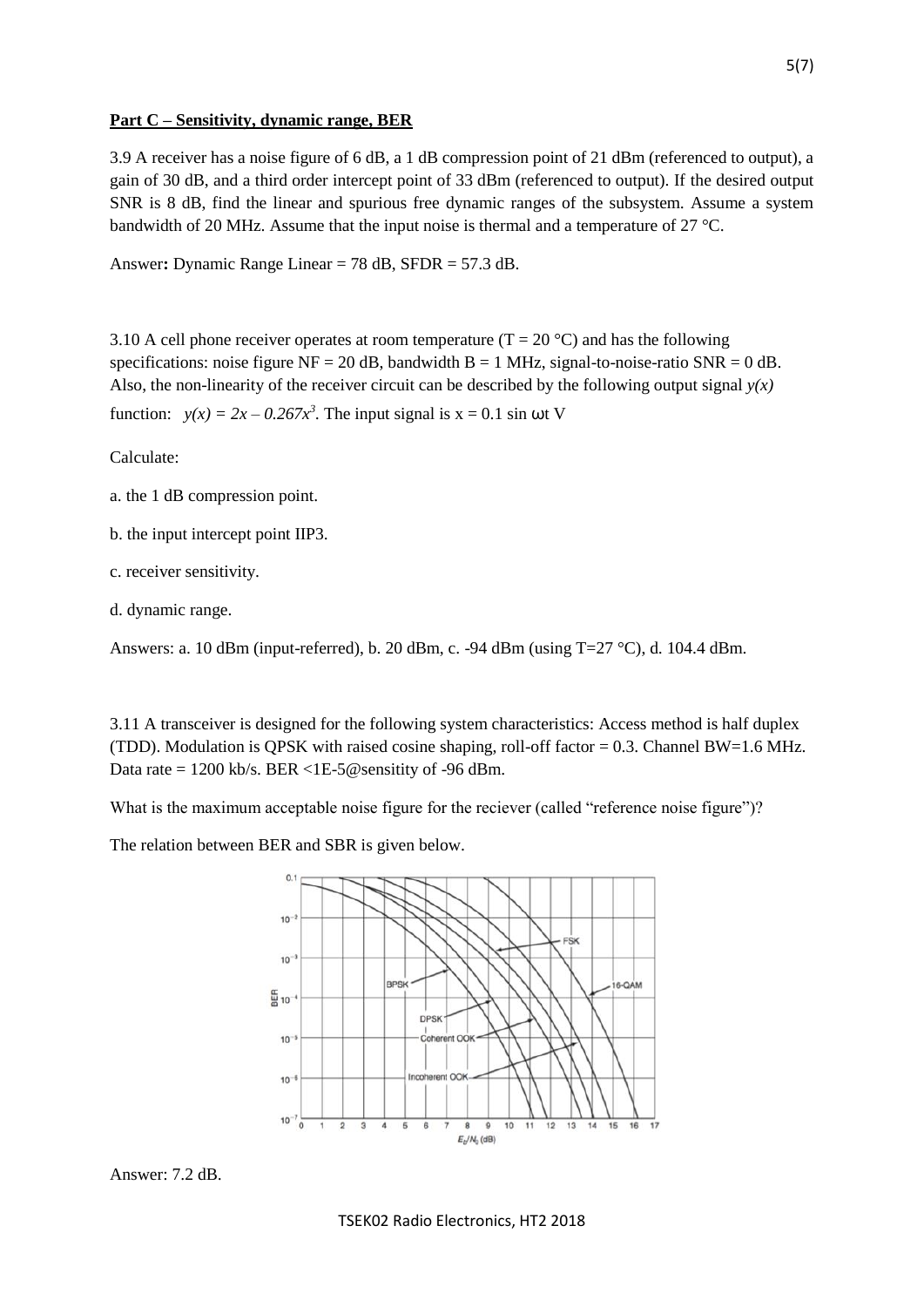**Important Note:** Always watch out for the scale. Check whether you are in dB scale or the linear scale. This is a very common mistake.

#### **List of Important Formulae**

1. Shannon's Channel Capacity Theorem

$$
C = B \times \log_2(1 + SNR) = B \times \log_2\left(1 + \frac{S}{n_0 \times B}\right) \left[\frac{b}{s}\right]
$$

 $n_0$  is the noise power spectral density in W/Hz, *S* is the signal power in W, *B* is the bandwidth, *SNR* is **NOT** in dB scale. Also note the  $log_2$  which is not the common  $log_{10}$ .

2. Bandwidth of a signal shaped by a raised cosine pulse filter is  $\frac{1+\alpha}{\pi}$  $T_b$  $\alpha$  is the roll-off factor,  $T_b$  is the original pulse period.

- 3. Boltzmann's Constant,  $k = 1.38 \times 10^{-23}$  J/K.
- 4. Use a room temperature of 27  $^{\circ}C = 300$  K whenever temperature is not specified.
- 5. Thermal noise power spectral density, PSD=*kT*. At T=300 K, PSD is -174 dBm/Hz. The PSD is independent of the resistor value. This is true only when the source resistor and the load resistances are matched.
- 6. Thermal noise power in a bandwidth B:  $P_{RS} = kTB$ . In dB scale at 300 K, the total thermal noise power  $P_{RS/dB} = 10\log(kTB) = 10\log(kT) + 10\log(B)$  $\Rightarrow$  *P<sub>RS|dB</sub>* = -174 dBm/Hz + 10log*B*

7. Noise Factor [not in dB] 
$$
NF = \frac{SNR_{in}}{SNR_{out}}
$$
  
Noise Figure [dB]  $NF_{dB} = 10 \log \left( \frac{SNR_{in}}{SNR_{out}} \right) = SNR_{in|dB} - SNR_{out|dB}$ 

- 8. Noise figure of a passive lossy component is equal to its loss: NF=L.
- 9. Effective noise figure of cascaded stages.



$$
N\!F_{total} = N\!F_A + \frac{N\!F_B - 1}{G_A} + \frac{N\!F_C - 1}{G_A G_B} \, .
$$

This is called Friis' equation. This equation is **not in dB**.

# 10.  $IP3 = P_{1db} + 9.6$ .

**in dBm** and valid for both input and output referred quantities